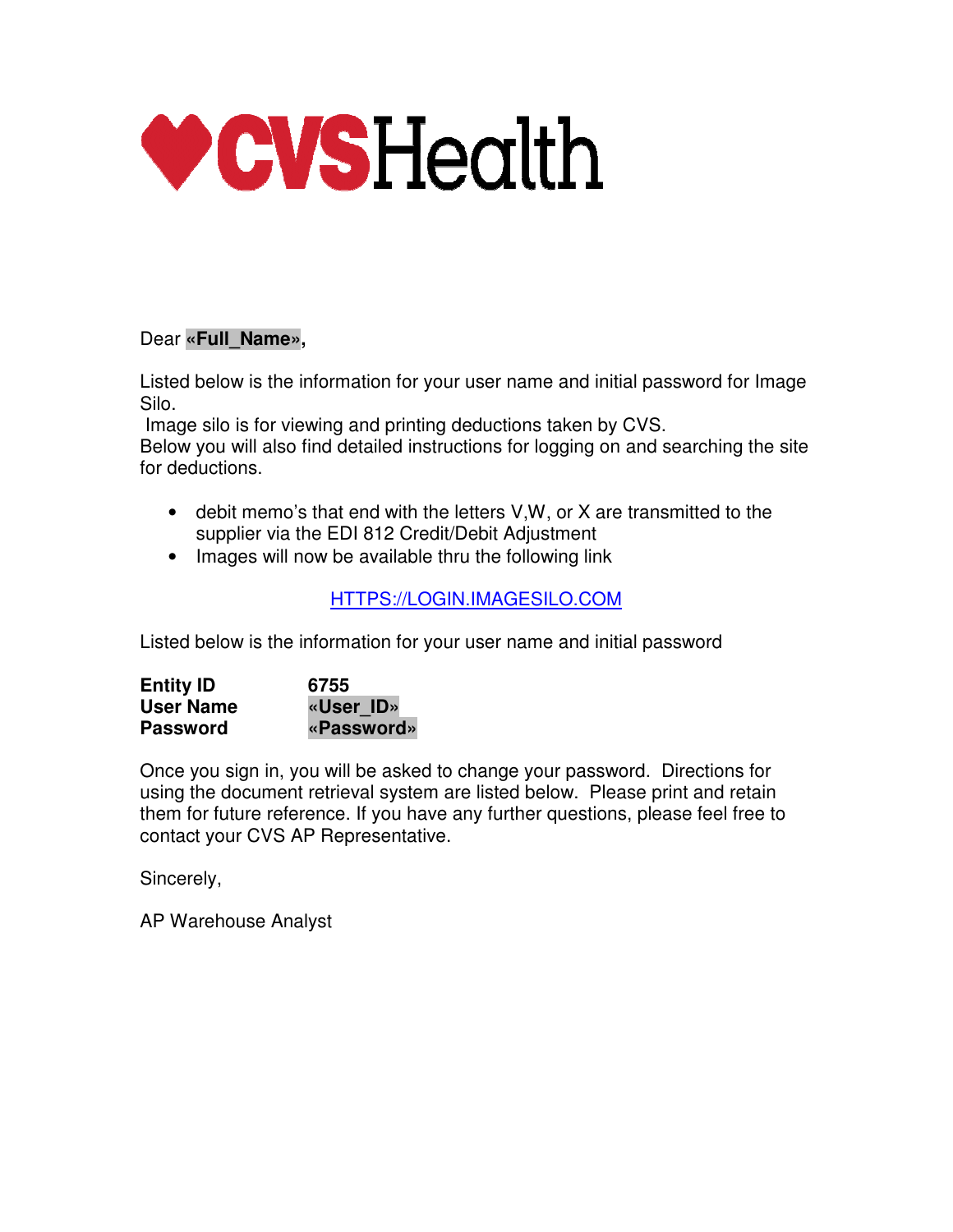## **CVS Debit Memo Retrieval Directions – Supplier Directions**

CVS Debit memos for invoice related deductions are sent to our suppliers via the EDI 812. All suppliers should work with their EDI area to obtain copies of our invoice related deductions.

In the event that the EDI 812 cannot be converted into a user document, then CVS has provided a website for the suppliers to print down a copy of the deduction.

To access ImageSilo, launch Internet Explorer

Type the following address = HTTPS://LOGIN.IMAGESILO.COM

| <b>Sec. 20 Inc.</b><br>https://login.imagesilo.com/Home/Login<br><b>The State</b><br><b>TELEVISION</b> | $P - \triangle C$ $\Box$ Login | $\times$                                                                                                                                                                                           |   |              |           | $\begin{array}{ccc} \rule{0pt}{1.1mm} & \rule{0pt}{1.1mm} & \rule{0pt}{1.1mm} & \rule{0pt}{1.1mm} & \rule{0pt}{1.1mm} & \rule{0pt}{1.1mm} & \rule{0pt}{1.1mm} & \rule{0pt}{1.1mm} & \rule{0pt}{1.1mm} & \rule{0pt}{1.1mm} & \rule{0pt}{1.1mm} & \rule{0pt}{1.1mm} & \rule{0pt}{1.1mm} & \rule{0pt}{1.1mm} & \rule{0pt}{1.1mm} & \rule{0pt}{1.1mm} & \rule{0pt}{1.1mm} & \rule{0pt}{1.1$<br>-- 0次 |
|--------------------------------------------------------------------------------------------------------|--------------------------------|----------------------------------------------------------------------------------------------------------------------------------------------------------------------------------------------------|---|--------------|-----------|--------------------------------------------------------------------------------------------------------------------------------------------------------------------------------------------------------------------------------------------------------------------------------------------------------------------------------------------------------------------------------------------------|
| nageSilo®                                                                                              |                                |                                                                                                                                                                                                    |   |              | Downloads | Help $\sim$                                                                                                                                                                                                                                                                                                                                                                                      |
|                                                                                                        | Welcome to ImageSilo®          |                                                                                                                                                                                                    |   |              |           |                                                                                                                                                                                                                                                                                                                                                                                                  |
|                                                                                                        | <b>Entity ID</b>               |                                                                                                                                                                                                    |   |              |           |                                                                                                                                                                                                                                                                                                                                                                                                  |
|                                                                                                        | B <sub>2</sub>                 | 6755                                                                                                                                                                                               |   |              |           |                                                                                                                                                                                                                                                                                                                                                                                                  |
|                                                                                                        | <b>User Name</b>               |                                                                                                                                                                                                    |   |              |           |                                                                                                                                                                                                                                                                                                                                                                                                  |
|                                                                                                        | $\hat{\mathbf{z}}$             |                                                                                                                                                                                                    |   |              |           |                                                                                                                                                                                                                                                                                                                                                                                                  |
|                                                                                                        | Password                       |                                                                                                                                                                                                    |   |              |           |                                                                                                                                                                                                                                                                                                                                                                                                  |
|                                                                                                        | a                              | Password                                                                                                                                                                                           |   |              |           |                                                                                                                                                                                                                                                                                                                                                                                                  |
|                                                                                                        | Source IP                      |                                                                                                                                                                                                    |   |              |           |                                                                                                                                                                                                                                                                                                                                                                                                  |
|                                                                                                        | $\circlearrowright$            | 12.15.136.27                                                                                                                                                                                       |   |              |           |                                                                                                                                                                                                                                                                                                                                                                                                  |
|                                                                                                        | Language                       |                                                                                                                                                                                                    |   |              |           |                                                                                                                                                                                                                                                                                                                                                                                                  |
|                                                                                                        | $\Theta$                       | English                                                                                                                                                                                            |   | $\checkmark$ |           |                                                                                                                                                                                                                                                                                                                                                                                                  |
|                                                                                                        |                                | Login                                                                                                                                                                                              |   |              |           |                                                                                                                                                                                                                                                                                                                                                                                                  |
|                                                                                                        |                                | Forgot your password?                                                                                                                                                                              |   |              |           |                                                                                                                                                                                                                                                                                                                                                                                                  |
|                                                                                                        |                                | By selecting the Login button, you are indicating that you agree to the terms of ImageSilo's<br><b>Acceptable Use Policy</b><br>Would you like your<br>ImageSilo experience<br>to go even further? | ۰ |              |           |                                                                                                                                                                                                                                                                                                                                                                                                  |
|                                                                                                        |                                | <del>S</del> Powered by PaperVision <sup>®</sup>                                                                                                                                                   |   |              |           |                                                                                                                                                                                                                                                                                                                                                                                                  |

The Entity ID will be 6755. Enter your user name and password. The password is case sensitive and you will be prompted to change your password. The password must be at least 7 characters. The system will prompt you to change your password every 90 days. Please keep track of your password. You can contact your AP Representative if you forget your password and need it reset. Note: Your password for ImageSilo will not affect your password for ESettlement.

Once you are logged in, double click **Warehouse/T**… located on the left side of the screen.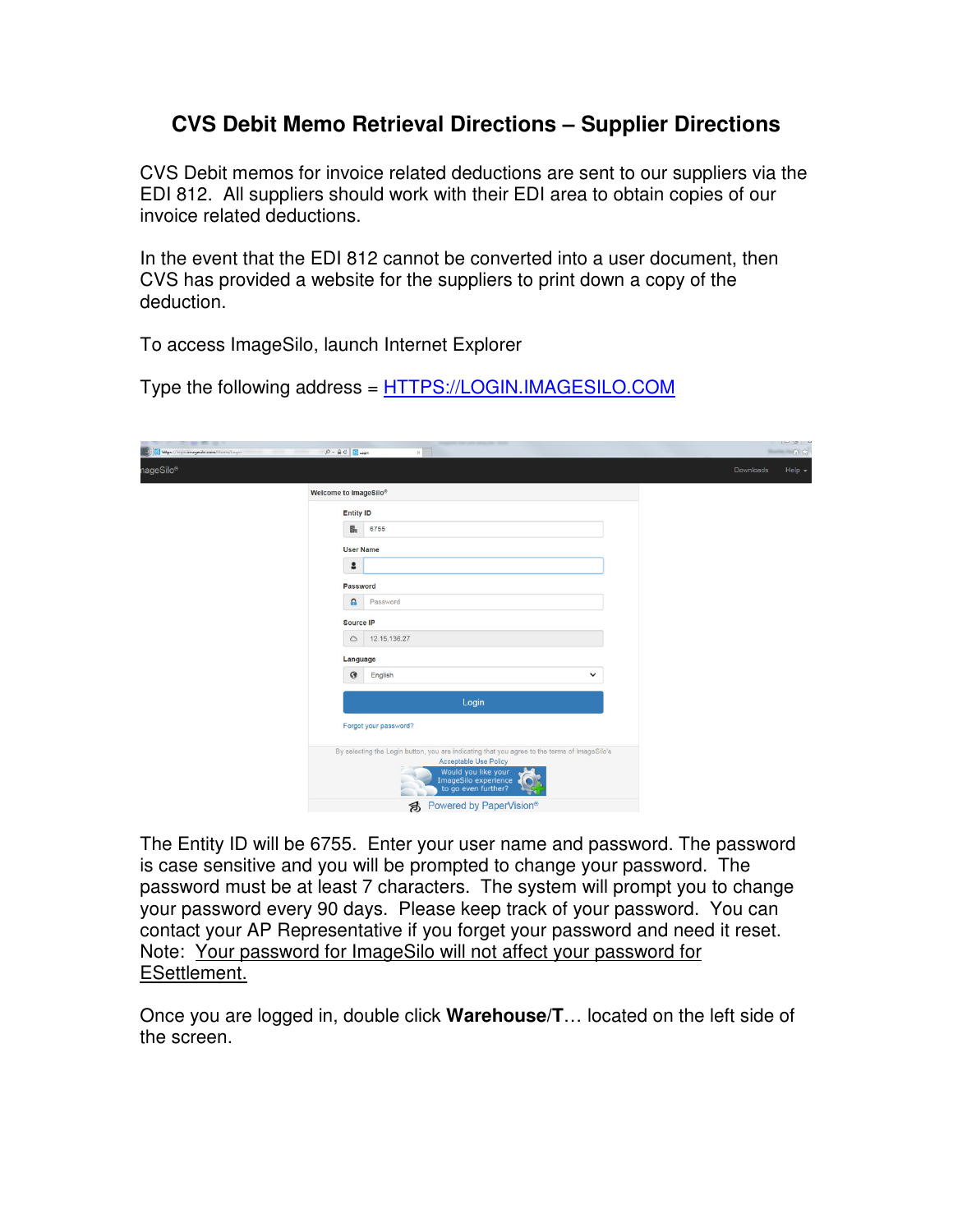| ImageSilo®                              | $[All]$ +<br>Quick Search | 目-<br>Q                                                                 | $\triangle$ Genric for AP (6755) $\sim$ | Help $\sim$  |
|-----------------------------------------|---------------------------|-------------------------------------------------------------------------|-----------------------------------------|--------------|
| Home                                    |                           |                                                                         |                                         |              |
| <b>Projects</b><br>Filter               | $\bullet$<br>-            | <b>*</b> Documents                                                      | Filter                                  | $+$ $\times$ |
| WAREHOUSE/T                             |                           | ★ Projects                                                              | Filter<br>WAREHOUSE/TELEPHONE/FEEDERS10 | $ \vee$      |
| $+$<br>$\blacktriangleleft$<br>All<br>- | $1 - 1$ of 1              | All<br>$\blacktriangleleft$<br>$\mathbf{p}$<br>$\overline{\phantom{0}}$ | $1 - 1$ of 1<br>$+$                     |              |
| <b>Destruction Lists</b><br>Filter      | $+$ $\times$              |                                                                         |                                         |              |

This project is the location of all warehouse AP debit memos from September 1, 2011 forward. You will only be able to view documents that pertain to your own pay supplier number.

To search for a deduction, you can type in the CVS deduction # under invoice number.

You can also search by the following:

**Invoice number** – CVS deduction # **Vendor number** – the Supplier's 5 digit PO Vendor # **Vendor Name** – Supplier PO vendor name **Pay Vendor number** – Defaults to suppliers 5 digit pay vendor number **Enter deduction #** and then select **Search** Invoice Date, you can use a range but it must not be an open ended range if you use a "From" date you must use a "To" date (e.g.; from Jan 1 2018 to May 1 2018)

| <b>CALL AND</b><br>a<br>https://login.imagesilo.com/Home/Index<br>÷ | -<br>$\times$<br>$D = \triangle C$ To ImageSio - Search |           |                          |          |                                         | 命众意      |
|---------------------------------------------------------------------|---------------------------------------------------------|-----------|--------------------------|----------|-----------------------------------------|----------|
| ImageSilo <sup>®</sup>                                              | Global Search                                           | invoice - | $\mathbb{G}$             | $\alpha$ | $\triangle$ Genric for AP (6755) $\sim$ | $Help -$ |
| Home / Projects / Search / WAREHOUSE/TELEPHONE/FEEDERS10            |                                                         |           |                          |          |                                         |          |
|                                                                     | Search: WAREHOUSE/TELEPHONE/FEEDERS10                   |           |                          |          |                                         |          |
|                                                                     | Show/Hide<br><b>Index Fields</b>                        |           | $\overline{\phantom{a}}$ |          |                                         |          |
|                                                                     | <b>INVOICE NUMBER</b>                                   |           |                          |          |                                         |          |
|                                                                     | <b>VENDOR NUMBER</b>                                    |           |                          |          |                                         |          |
|                                                                     | <b>VENDOR NAME</b>                                      |           |                          |          |                                         |          |
|                                                                     | <b>INVOICE DATE (dd-mmm-yyyy)</b>                       |           |                          |          |                                         |          |
|                                                                     | 白<br>自<br>to<br><b>GROSS AMOUNT</b>                     |           |                          |          |                                         |          |
|                                                                     | to                                                      |           | $\check{ }$              |          |                                         |          |
|                                                                     | Clear Criteria<br>Search                                |           |                          |          |                                         |          |

The results screen will display all invoices that meet the criteria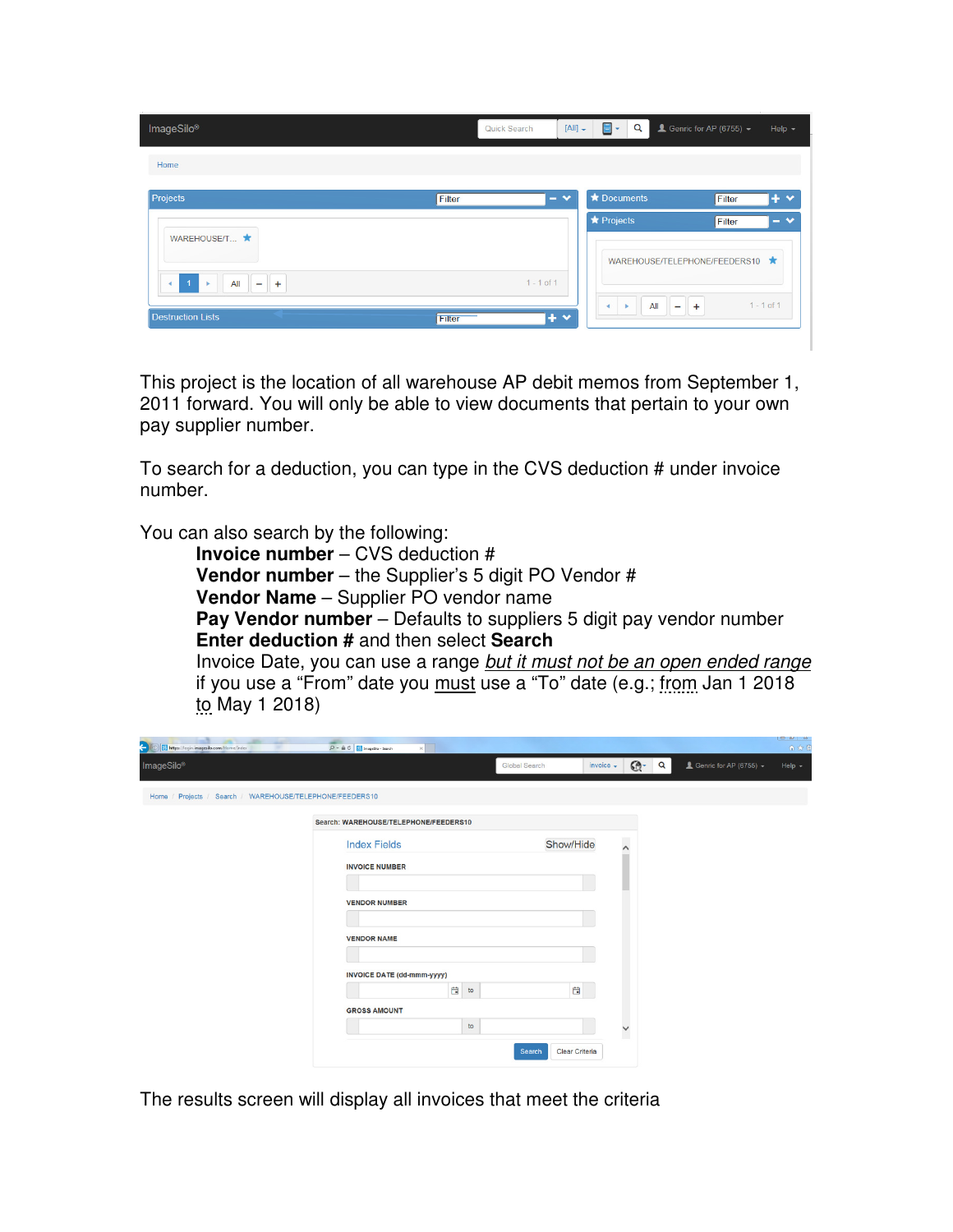#### Please make sure your search type under options is "And"

|                                          |                             | Search: WAREHOUSE/TELEPHONE/FEEDERS10                    |                   |                  |               |                     |                     |                                 |                     |
|------------------------------------------|-----------------------------|----------------------------------------------------------|-------------------|------------------|---------------|---------------------|---------------------|---------------------------------|---------------------|
|                                          | <b>Options</b>              |                                                          |                   |                  |               |                     |                     |                                 |                     |
|                                          | <b>Search Type</b>          |                                                          |                   |                  |               |                     |                     |                                 |                     |
|                                          | And                         |                                                          |                   |                  |               |                     |                     | ▼                               |                     |
|                                          |                             |                                                          |                   |                  |               |                     |                     |                                 |                     |
|                                          |                             |                                                          |                   |                  |               |                     |                     |                                 |                     |
|                                          |                             |                                                          |                   |                  |               |                     |                     |                                 |                     |
| ImageSilo®                               |                             |                                                          |                   |                  | Global Search | invoice $\sim$      | $\mathbb{C}$ .<br>Q | <u>■</u> Genric for AP (6755) – | Help $\sim$         |
|                                          |                             | Home / Projects / Search / WAREHOUSE/TELEPHONE/FEEDERS10 |                   |                  |               |                     |                     |                                 |                     |
| 畐<br>Þ<br>Expand Deselect Detail Refresh | ië.<br>疆<br>List<br>Results | $\overline{A}$<br>Rebuild                                |                   |                  |               |                     |                     |                                 |                     |
| Drag and drop here to group by columns   |                             |                                                          |                   |                  |               |                     |                     |                                 | ŧ                   |
| <b>INVOICE NUMBER 1</b>                  | $\vdots$ VEND               | : VENDOR NAME                                            | $\frac{1}{2}$ INV | : GRO : DUE DATE | : VOUCHE      | : PAY VENDO : CLAIM |                     | : SAP PO                        | <b>F</b> INVOICE PF |

Highlight the invoice, double click, and a new screen will generate providing you with the vendor chargeback based on your invoice number.

| ImageSilo - View Document - Win1 - Internet Explorer                                                                                                                 |                                                           |                                           | $\Box$ $\Box$<br>$\Sigma$ |
|----------------------------------------------------------------------------------------------------------------------------------------------------------------------|-----------------------------------------------------------|-------------------------------------------|---------------------------|
| bttps://login.imagesilo.com/Home/DocViewer?EntID=6755&SessionID=12C1104A64644CA5561B30386C53F362DD0613EFB8F9AB8880081DBBAC04D808F28D446542EC4FFFD108D5C255C6B6B8A4FE |                                                           |                                           |                           |
| N<br>Upload<br>Open<br>Previous<br><b>Next</b><br>Page<br>Print                                                                                                      | <b>CONTRACT</b><br>π<br>П.<br>Format<br>Version<br>Manage | 57<br><b>WorkFlow</b><br>Sign<br>Annotate | N<br>N<br><b>Options</b>  |
| AP107/APP107A                                                                                                                                                        | AUTOMATED WAREHOUSE INVOICE MATCH                         |                                           |                           |
|                                                                                                                                                                      | VENDOR CHARGE BACK                                        |                                           |                           |
|                                                                                                                                                                      | <b>RUN DATE02/10/18</b>                                   |                                           |                           |
| CORRESPONDENCE REGARDING D.M. NO<br>0003809028X                                                                                                                      |                                                           | CARRIER 00000 NO CARRIER NAME ON FILE     |                           |
| PLEASE REFER TO VENDOR ASSISTANCE                                                                                                                                    |                                                           |                                           |                           |
| <b>CVS</b>                                                                                                                                                           |                                                           |                                           |                           |
| ATTN: ACCOUNTS PAYABLE                                                                                                                                               |                                                           |                                           |                           |
| PO BOX 3120                                                                                                                                                          |                                                           |                                           |                           |
| WOONSOCKET, RI 02895-                                                                                                                                                |                                                           |                                           |                           |
| 3120                                                                                                                                                                 |                                                           |                                           |                           |
| TELEPHONE: (401)765-                                                                                                                                                 |                                                           |                                           |                           |
| 1500                                                                                                                                                                 |                                                           |                                           |                           |
| FAX: (401) 770-                                                                                                                                                      |                                                           |                                           |                           |
| 6022                                                                                                                                                                 |                                                           |                                           |                           |
| $\overline{\mathscr{L}}$                                                                                                                                             |                                                           |                                           | $\overline{\phantom{a}}$  |

The image can be printed and emailed.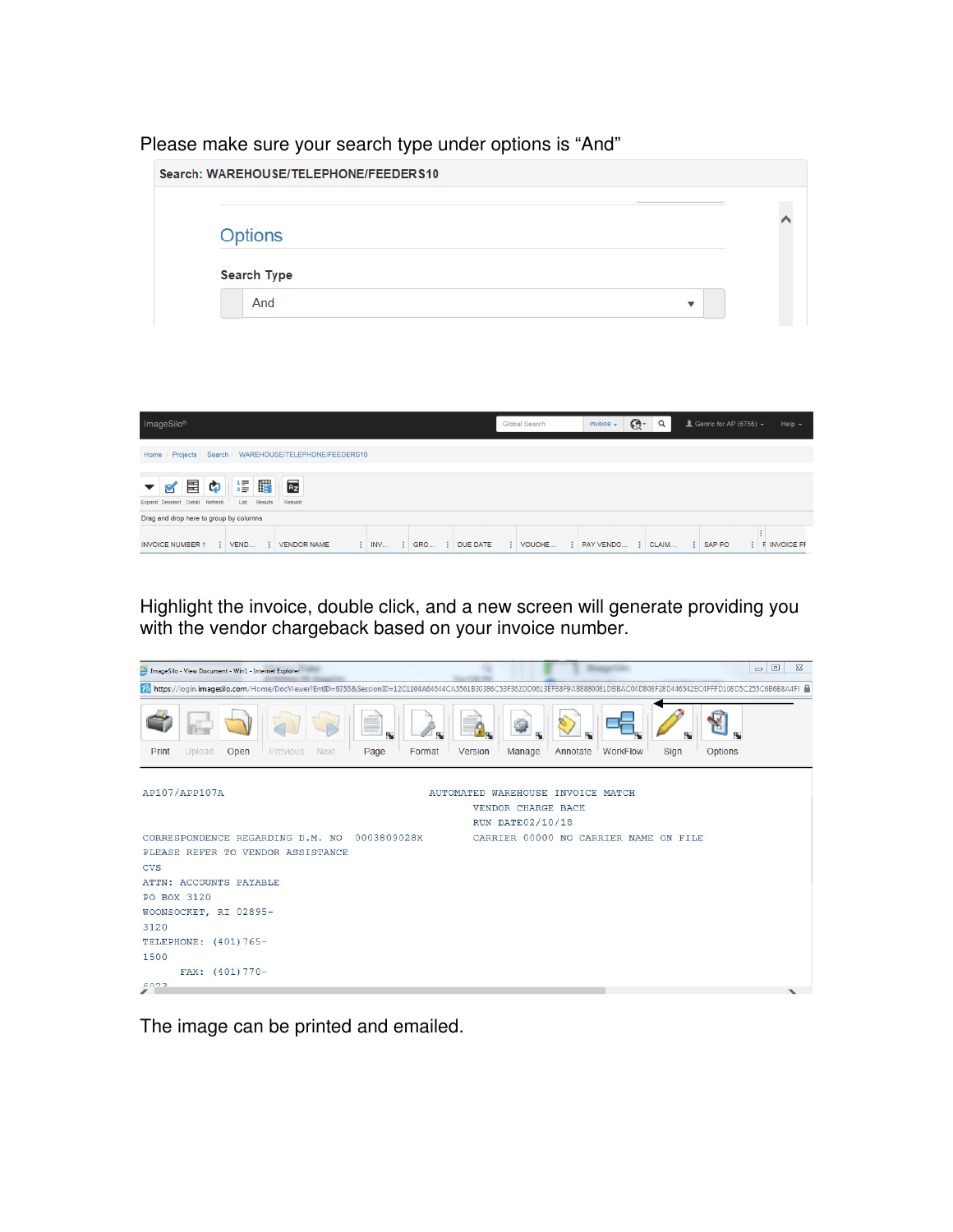Click on the print button to print the report. To ensure that the report prints landscape, click on the preferences button.

| Print                                                                                                                                           |                                                                |
|-------------------------------------------------------------------------------------------------------------------------------------------------|----------------------------------------------------------------|
| General                                                                                                                                         |                                                                |
| <b>Select Printer</b><br>HP LaserJet 1200 Series PCL<br>Microsoft Office Document Image Writer<br>Microsoft XPS Document Writer                 |                                                                |
|                                                                                                                                                 | О                                                              |
| Ready<br>Status:<br>Location:<br>Comment:                                                                                                       | Preferences<br>Find Printer                                    |
| Page Range:<br>医副<br>C Selection C Current Page<br>$C$ Pages:<br>Enter either a single page number or a single<br>page range. For example, 5-12 | Number of copies:<br>$\overline{\triangledown}$ Collate<br>[3] |
|                                                                                                                                                 | Print<br>Cancel                                                |

# Change the page to Landscape and click on OK.

| Financy Preferences<br>ŕă                                                                                                         |              |
|-----------------------------------------------------------------------------------------------------------------------------------|--------------|
| Layout   Paper/Quality                                                                                                            |              |
| <b>Orientation</b><br>C Portrait<br>C Landscape<br>Page Order:<br><b>C</b> Front to Back<br>C Back to Front<br>Pages Per Sheet: 1 |              |
|                                                                                                                                   | Advanced     |
|                                                                                                                                   | 0K<br>Cancel |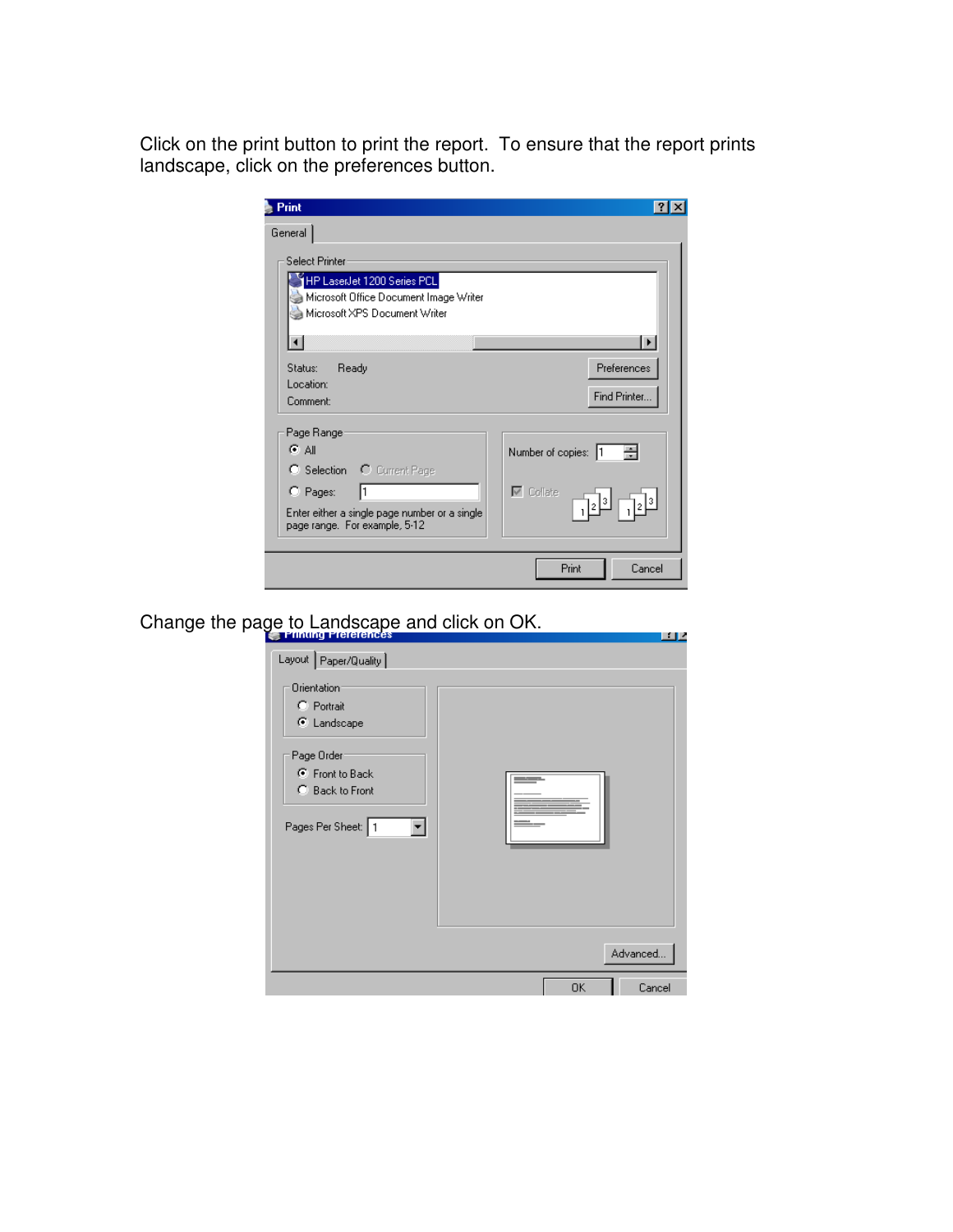

The new 'help' feature is very good. Click the Help icon located in the top right section of each window. You will be brought to the section related to the window you are at. You can use the index and search options to locate information related to specific questions you may have.

| https://login.imagesilo.com/Home/Index   |                 | $P = \triangle$ O $\sqrt{Q}$ Query Viewer | imageSlo - Home                                                                                                                                     | $\mathbf{X}$   |                                  |                                                              | $\begin{array}{c c c c c} \hline \multicolumn{3}{c }{\textbf{}} & \multicolumn{3}{c }{\textbf{}}\\ \hline \multicolumn{3}{c }{\textbf{}} & \multicolumn{3}{c }{\textbf{}} & \multicolumn{3}{c }{\textbf{}}\\ \hline \multicolumn{3}{c }{\textbf{}} & \multicolumn{3}{c }{\textbf{}} & \multicolumn{3}{c }{\textbf{}}\\ \hline \multicolumn{3}{c }{\textbf{}} & \multicolumn{3}{c }{\textbf{}} & \multicolumn{3}{c }{\textbf{}}\\ \hline \multic$<br>☆☆ 3 |
|------------------------------------------|-----------------|-------------------------------------------|-----------------------------------------------------------------------------------------------------------------------------------------------------|----------------|----------------------------------|--------------------------------------------------------------|----------------------------------------------------------------------------------------------------------------------------------------------------------------------------------------------------------------------------------------------------------------------------------------------------------------------------------------------------------------------------------------------------------------------------------------------------------|
| Edit View Favorites Tools Help           |                 |                                           | B CAFE MENU a ImageSilo 8 PaperVision 92 Partnering with CVS-phar + PEOPLESOFT Regular Entry [5] Suggested Sites + 8 WORKBRAIN + Perceptive Content |                |                                  | $X = \frac{1}{2}$ Convert $\rightarrow$ $\frac{1}{2}$ Select | 合·                                                                                                                                                                                                                                                                                                                                                                                                                                                       |
| ImageSilo®                               |                 |                                           | Quick Search                                                                                                                                        | $[All]$ $\sim$ | $\blacksquare$ -<br>$\mathbf{Q}$ | L Jeanette Arciero (6755) -                                  | $Help -$                                                                                                                                                                                                                                                                                                                                                                                                                                                 |
| Home                                     |                 |                                           |                                                                                                                                                     |                |                                  |                                                              |                                                                                                                                                                                                                                                                                                                                                                                                                                                          |
| Projects                                 |                 |                                           | Filter                                                                                                                                              | $-49$          | <b>*</b> Documents               | Filter                                                       | $+$ $\vee$                                                                                                                                                                                                                                                                                                                                                                                                                                               |
|                                          |                 |                                           |                                                                                                                                                     |                | * Projects                       | Filter                                                       | $+$ $\times$                                                                                                                                                                                                                                                                                                                                                                                                                                             |
| AD-CD INVOICES                           | Profit Recovery | <b>TEST</b>                               | <b>VENDOR</b><br>CORRESPONDENCE                                                                                                                     |                |                                  |                                                              |                                                                                                                                                                                                                                                                                                                                                                                                                                                          |
| WAREHOUSE/TELE                           |                 |                                           |                                                                                                                                                     |                |                                  |                                                              |                                                                                                                                                                                                                                                                                                                                                                                                                                                          |
|                                          |                 |                                           |                                                                                                                                                     |                |                                  |                                                              |                                                                                                                                                                                                                                                                                                                                                                                                                                                          |
| All<br>÷                                 | $\ddot{}$       |                                           |                                                                                                                                                     | $1 - 5$ of $5$ |                                  |                                                              |                                                                                                                                                                                                                                                                                                                                                                                                                                                          |
| <b>Destruction Lists</b>                 |                 |                                           | Filter                                                                                                                                              | $=$ $\vee$     |                                  |                                                              |                                                                                                                                                                                                                                                                                                                                                                                                                                                          |
| No items                                 |                 |                                           |                                                                                                                                                     |                |                                  |                                                              |                                                                                                                                                                                                                                                                                                                                                                                                                                                          |
|                                          |                 |                                           |                                                                                                                                                     |                |                                  |                                                              |                                                                                                                                                                                                                                                                                                                                                                                                                                                          |
|                                          |                 |                                           |                                                                                                                                                     | No items       |                                  |                                                              |                                                                                                                                                                                                                                                                                                                                                                                                                                                          |
| $\vert 0 \rangle$<br>All $ +$<br>4<br>×. |                 |                                           |                                                                                                                                                     |                |                                  |                                                              |                                                                                                                                                                                                                                                                                                                                                                                                                                                          |

If you have any questions, contact your AP Representative for assistance.

90 + Days of user inactivity on the vendor portal will result in a user ID to be deleted from our document retrieval software, ImageSilo.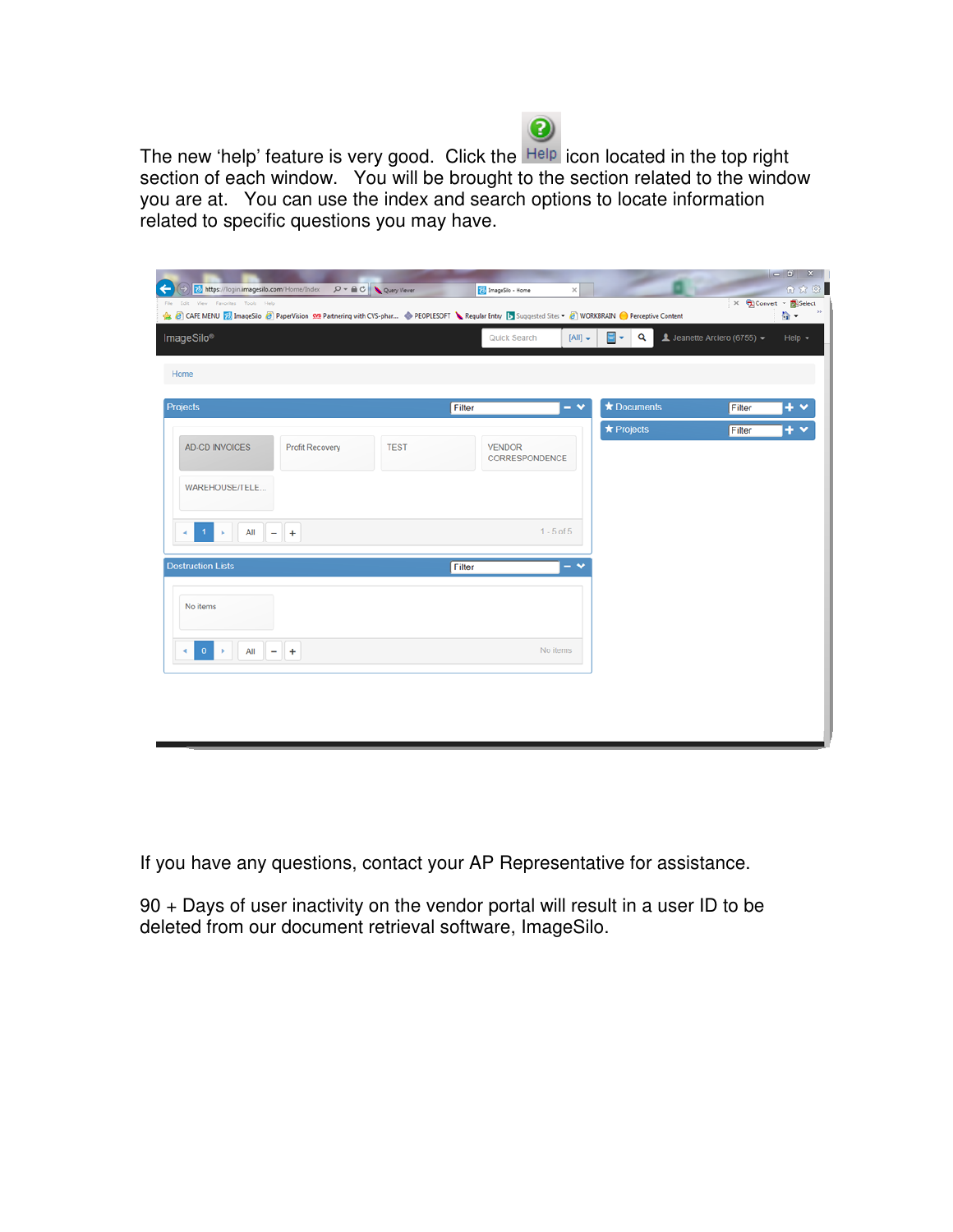There is also a dropdown menu for additional information. Click on downloads from here you can download the complete Image Silo User Guide.